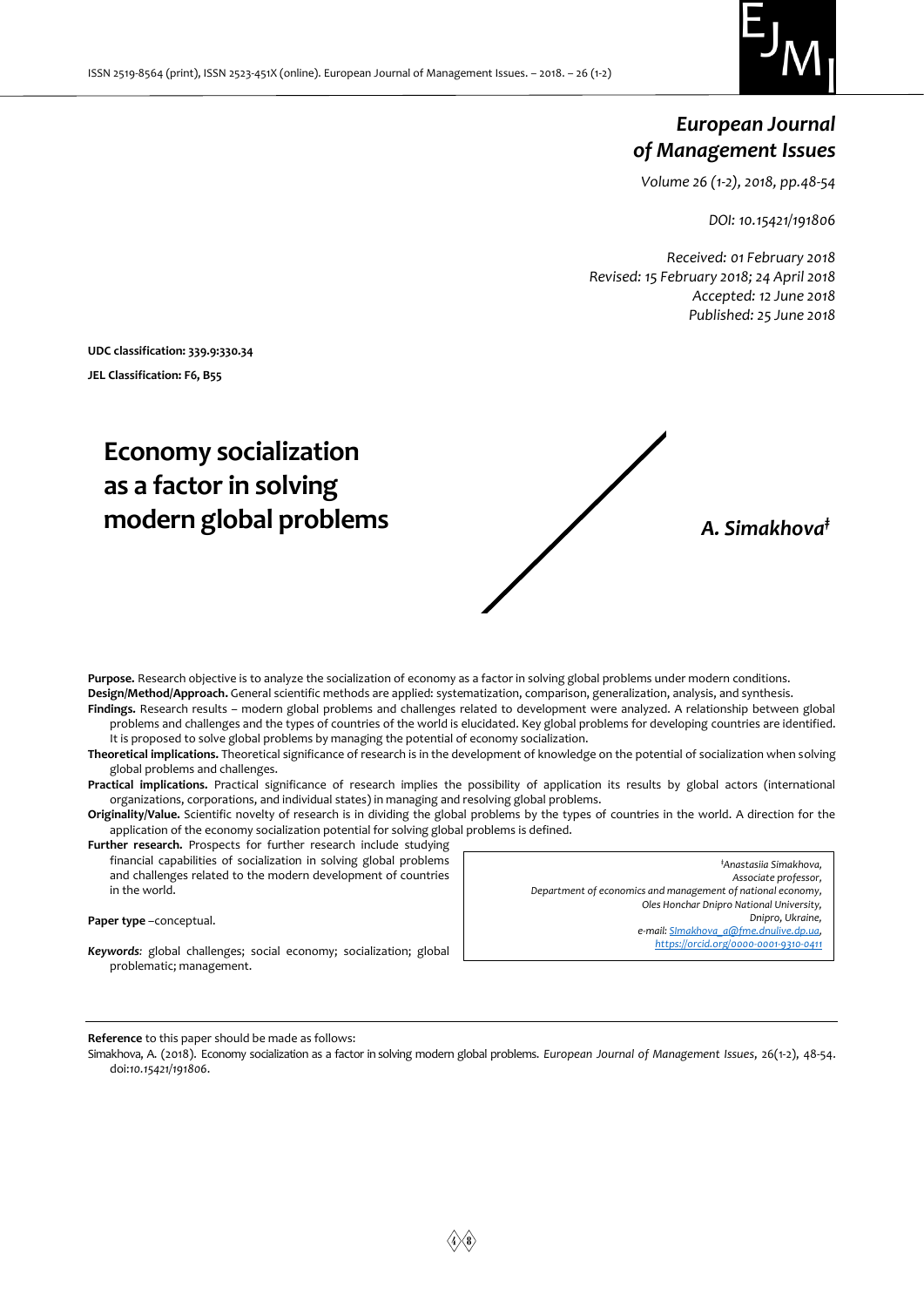

# **Соціалізація економіки як фактор у вирішенні сучасних глобальних проблем**

#### *Анастасія Олексіївна Сімахова‡*

*‡Дніпровський національний університет імені Олеся Гончара, Дніпро, Україна*

- **Мета дослідження** проаналізувати соціалізацію економіки як фактор вирішення глобальних проблем у сучасних умовах.
- **Дизайн/Підхід/Метод дослідження.** Застосовано загальнонаукові методи: систематизації, порівняння, узагальнення, аналізу та синтезу.
- **Результати дослідження.** Проаналізовано сучасні глобальні проблеми та виклики розвитку. Роз'яснено зв'язок між глобальними проблемами й викликами та типами країн світу. Визначено основні глобальні проблеми для країн, що розвиваються. Запропоновано вирішення глобальних проблем за допомогою управління потенціалом соціалізації економіки.
- **Теоретичне значення дослідження** розвинуто думку щодо потенціалу соціалізації у вирішенні глобальних проблем та викликів.
- **Практичне значення дослідження** полягає у можливості застосування його результатів глобальними суб'єктами (міжнародними організаціями, корпораціями та окремими державами) в управлінні та вирішенні глобальних проблем.
- **Оригінальність/Цінність/Наукова новизна дослідження** розподілено глобальні проблеми за типами країн світу. Визначено напрямки застосування потенціалу соціалізації економіки у вирішенні глобальних проблем.
- **Перспективи подальших досліджень** вивчати фінансові спроможності соціалізації у вирішенні глобальних проблем та викликів сучасного розвитку країн світу.

#### **Тип статті** – теоретична.

*Ключові слова:* глобальні виклики; соціальна економіка; соціалізація; глобальна проблематика; управління.

# **Социализация экономики как фактор в решении современных глобальных проблем**

#### *Анастасия Алексеевна Симахова‡*

*‡Днипровский национальный университет имени Олеся Гончара, Днипро, Украина*

- **Цель исследования**  проанализировать социализацию экономики как фактор решения глобальных проблем в современных условиях.
- **Дизайн/Подход/Метод исследования.** Применены общенаучные методы: систематизации, сравнения, обобщения, анализа и синтеза.
- **Результаты исследования.** Проанализированы современные глобальные проблемы и вызовы развития. Разъяснена связь между глобальными проблемами и вызовами и типами стран мира. Определены основные глобальные проблемы для развивающихся стран. Предложено решение глобальных проблем посредством управления потенциалом социализации экономики.
- **Теоретическое значение исследования**  развито мнение относительно потенциала социализации в решении глобальных проблем и вызовов.
- **Практическое значение исследования** заключается в возможности применения его результатов глобальными субъектами (организациями, корпорациями и отдельными государствами) в управлении и решении глобальных проблем.
- **Оригинальность/Ценность/Научная новизна исследования –** распределены глобальные проблемы по типам стран мира. Определены направления применения потенциала социализации экономики в решении глобальных проблем.
- **Перспективы дальнейших исследований**  изучать финансовые возможности социализации в решении глобальных проблем и вызовов современного развития стран мира.

**Тип статьи** – теоретическая.

*Ключевые слова:* глобальные вызовы; социальная экономика; социализация; глобальная проблематика; управление.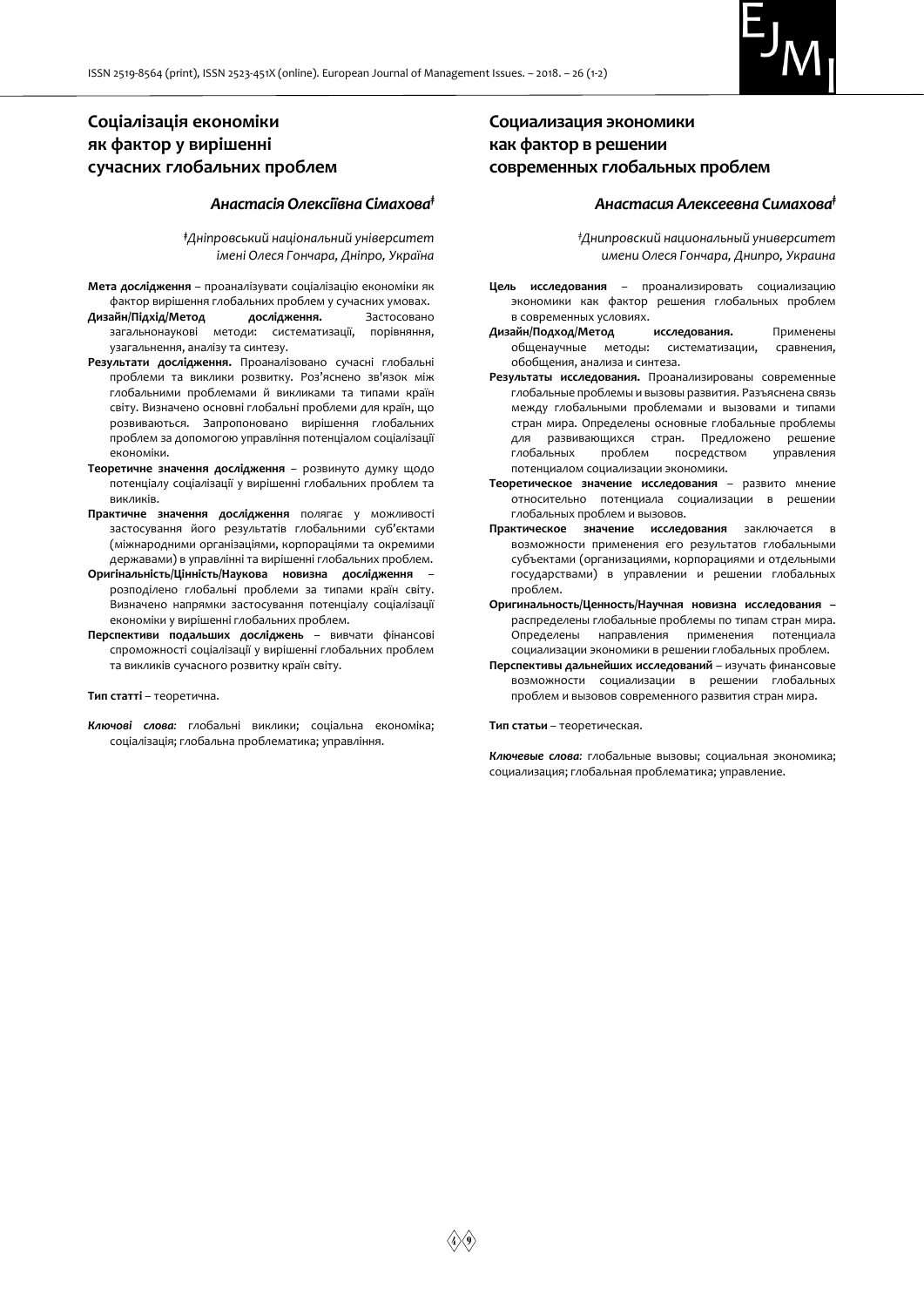

#### **Introduction**

ontradictory nature of modern globalization processes leads to the problem of ensuring a decent living standard for people. The globalization itself is of a dual character, which underlies both positive and negative effects of this process. Interpenetration of economies, liberalization of trade relations provide more benefits to countries with high level of competitiveness, TNC, international companies. Globalization makes it possible to improve labor productivity as a result of increased economies of scale in production and deepening international specialization and cooperation. Globalization gives an opportunity to solve or minimize the negative impact of global problems and challenges of our time.

However, along with these advantages, the shortcomings of globalization manifest themselves. Open borders enhance the possibilities for criminal activities, including human trafficking, forced labor and organized crime (*Eckes, 2011*). The benefits of globalization are unevenly distributed among countries, national attributes of countries fade in a certain manner, economic crises and financial turmoil are more rapidly propagating in the global space. In addition, national and supranational authorities in the highly integrated global economy are challenged to save the health and safety of people. At the heart of economic policies at both the national and at the global level is a person and his or her interests, and consequently, ensuring his/her prosperity.

Socialization in the form of interference of the state into socioeconomic processes in a country, aimed at providing for a high quality of life, occurs not only within the national economies, but also in the global space when, along with state, global actors are involved (*Sardak et al., 2017*). From a theoretical point of view, the socialization of economy is considered as a process of development of economic processes, aimed to satisfy human needs, improve welfare, implementation of its interests not only as a consumer but also as a participant of the socio-economic relations (*Halushka, 2009*).

Global socialization refers to one of the new key global trends. Thus, the Ukrainian scientist I. V. Tymkiv concludes that "global socialization, on the one hand, helps speed up the process of reproduction of the material and intangible goods, and on the other hand, limits access to traditionally public social services as a result of their commercialization (education, health services) and the increased number of users of the social security funds (*Tymkiv, 2014*). The author believes that global socialization makes it possible to bridge the gap between the economically developed countries of the world and developing countries. Moreover, global socialization ensures stability of the world economy and its sustainable development.

The potential of socialization exerts a positive impact not only on providing for the well-being, but on managing all aspects of the social being. By developing in the global environment, socialization affects global problems and challenges (*Stukalo et al., 2018*), moreover, in our opinion, it becomes the basis for solving them in future.

Research into global problems and challenges was addressed by many scientists who outlined them, in particular R. H. Wade (*Wade, 2004*), S. Sardak (*Sardak et al., 2017*); in their studies, they described a wide range of global problems and challenges related to the international community. Scientists N. Stukalo (*Stukalo, 2006*), V. Bodrov (*Bodrov, 2014*) tackled a narrower global problem – that of global financial crises. Environmental problems of the global world were the focus of research by scientist V. Reid (*Reid et al. 2010*).

Scientist C. Geldsdorf (*Gelsdorf, 2010*) emphasized the humanitarian challenges of globalization. As an alternative, J. Clapp (*Clapp, 2014*), S. Muthayya and others (*Muthayya et al., 2013*) focused their research on the global problem of hunger, demonstrating how it affects developing countries. The negative aspects of globalization were emphasized by scholar N. A. Eckes (*Eckes, 2011*). M. Kvaratskhelia (*Kvaratskhelia, 2017*) investigated

global problems shared by small countries of the world, mostly cultural and social perspective, when globalization erases the national identity of small nations. Thus, the scope of global problems and challenges highlighted by scientists varies widely in terms of research into a given issue.

Some authors addressed the ways to solve global problems and challenges. Thus, W. Petschow (*Petschow, et al., 2017*) assigns significant role in solving global problems and challenges to governments. H. P. Durr (*Durr, 1991*) and J. F. Richard (*Richard, 2003*) argue about joint international efforts while addressing global problems. J. V. McArthur, E. Werker (*McArthur, Werker, 2016*) suggest that the global problems mostly affect developing countries while international organizations attempt to minimize this negative effect. K. A. Mattson and H. Winter (*Mattson, Winter, 2016*) emphasize that the experience of managing and solving global problems was accumulated in the developed countries of the world, however, due to certain socio-economic, technical, natural, and geographical differences, this practice cannot be adapted by developing countries. Scholar T. Sandler (*Sandler, 1997*) separates the approach to solving global political, economic, and environmental problems.

Despite a significant body of work by authors who deal with a given problem, the issue of the capabilities of social economy to address global problems and challenges of our time has remained insufficiently studied. It is the socialization of economy, which is already a global trend (*Sardak et al., 2017*), aimed at enhancing the quality of life of people, has the potential to minimize the manifestation of global problems.

## **Problem statement**

he aim of this study was to analyze economy socialization as a factor in solving global problems under modern conditions. To accomplish the aim, the following tasks have been set:

- to outline the global problems and challenges and to analyze them for the types of countries of the world;
- to determine the potential of economy socialization as a factor in the management and minimization of negative manifestations of global problems and challenges of our time.

### **Methods and Data**

n this study, in order to solve the set tasks, the general scientific methods were applied, namely: systematization, comparison, generalization, analysis, and synthesis. The information basis of this paper is papers by domestic and foreign scientists, materials of international organizations, my own research portfolio.

#### **Results**

n terms of theoretical understanding, global problems are I >those phenomena, situations that create difficulties or threats, and require solutions and settlements, and which do not have uniform procedures for solving them at a global scale (*Sardak et al., 2017*). The problem, in terms of its content, is not always a negative issue, it rather appears only as a phenomenon in the social development, where it manifests itself by contradictions, lack of understanding, results of previous errors, non-rational or shortsighted decisions. The problems become global given their outreach for the world community and the involvement of the large number of people who suffer from them.

Scientists consider global problems and challenges in their interconnectivity (*Mattson, Winter, 2016; Sardak et al., 2017*), and it is indeed so; the problems and challenges are rather closely interrelated. The primary problem is a global problem, which results in the emergence of global challenges, thus the lists of global problems and challenges match. Thus, researchers K. A. Mattson and H. Winter highlight such major global problems as a high level of morbidity, lack of drinking water, and energy security (*Mattson,*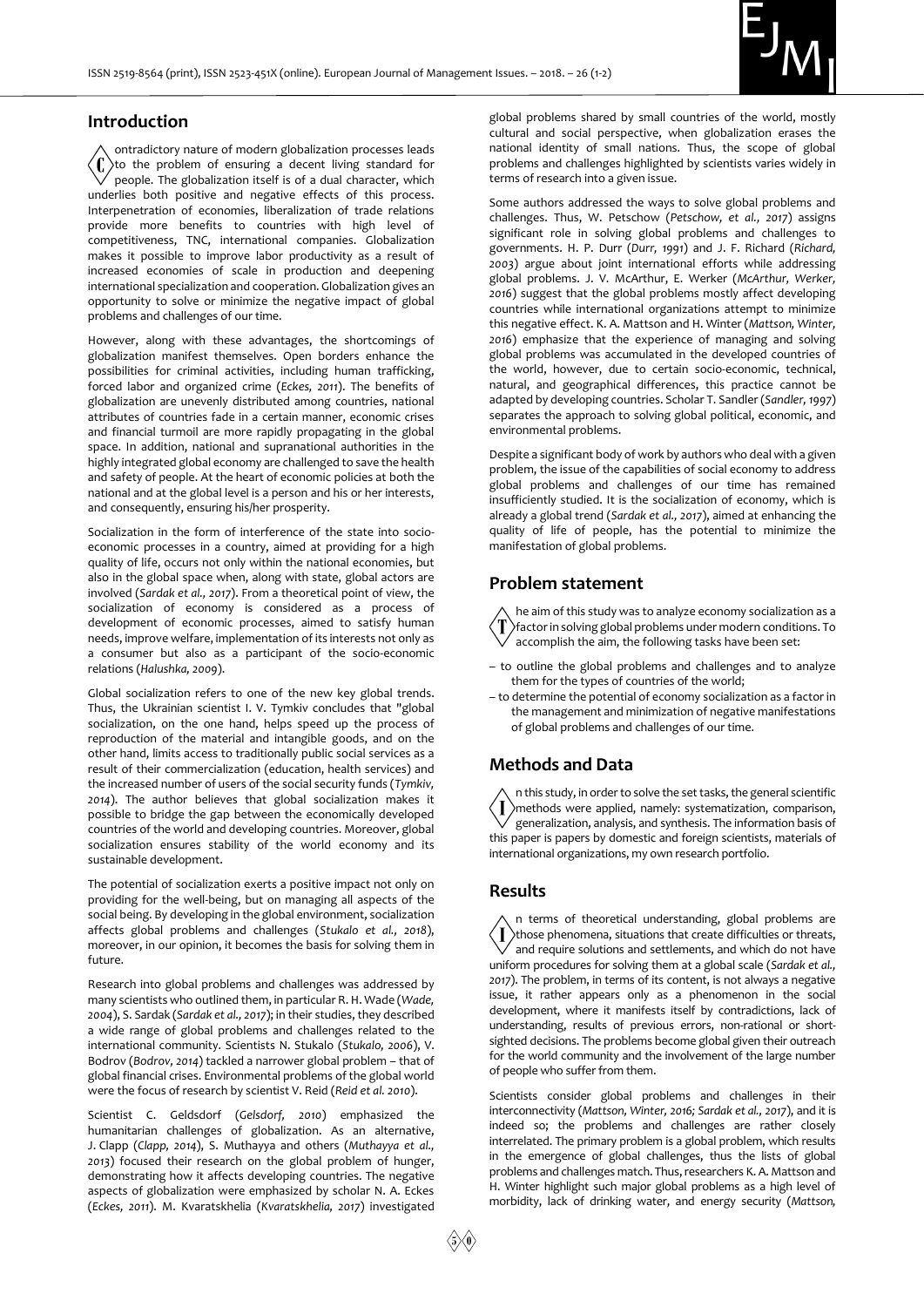

*Winter, 2016*). They mostly apply to developing countries. Scientist R. H. Wade selects two more global problems specific to developing countries ‒ poverty and inequality (*Wade, 2004*). R. H. Wade studied the development of China and India and showed the impact of global trends on the global problems of this region. In addition to poverty and diseases at developing countries, two more global problems are highlighted by authors (*O'Boyle, O'Boyle, 2011*), namely hunger and high mortality. Therefore, global problems and challenges exert a social impact on the countries worldwide.

From a theoretical point of view, scientist C. Gelsdorf identified global challenges as any trends that have the potential for serious global influences (*Gelsdorf, 2010*). The author gave a list of global challenges:

- climate change: rising temperatures indirectly leads to the disappearance of the territories;
- poverty and social inequality: about half the world's population lives on less than 1% of global wealth. This problem is also emphasized by another author – R. H. Wade (*Wade, 2004*);
- the financial and economic crisis: the decline in the pace of development of the world economy, which causes the growth of poverty, unemployment and, consequently, stimulates higher demand for humanitarian assistance to developing countries. The issue of financial global crises is also tackled by scientist N. Stukalo (*Stukalo, 2006*);
- food crisis: more than 1 billion people around the world suffer from hunger, 25 thousand children die from malnutrition daily, 2 billion people currently experience the microdeficit of nutrients. Local food prices in most developing countries are too high for hundreds of millions of people;
- the shortage of drinking water: the number of people who do not have access to safe water is growing, from about 1 billion to 2 billion people before 2025 (about one-third of the world population); this challenge is also emphasized by other authors (*Mattson, Winter, 2016*);
- energy security (Mattson, Winter, 2016): the demand for energy increases, which would result, before 2030, in the deepening of energy resources deficit, and in the geopolitical rivalry for energy resources, as well as create even greater incentives to invest in renewable energy;
- migration: it is constantly gaining momentum, creating challenges both within countries and at the global level;
- growth of population and demographic shift: the projected increase in population might reach 8 billion people by 2025 while the number of people aged over 65 is growing, from 390 million currently to 800 million in 2025. This predetermines massive strain on global resources and institutions. Localized demographic trends will also be a source of global problems; there is a growing number of people aged 15-24 in the Middle East and in North Africa;
- urbanization: urban population will increase two-fold in Asia and will grow by 150 % in Africa before 2050. Urbanization creates tremendous social inequalities and risks, among which there are health concerns, malnutrition, unemployment, and low income, which represent almost a constant threat to the security of billions of people;
- pandemics and infectious diseases: according to estimates, any large-scale influenza pandemic may claim 2 to 60 million potential lives; this challenge is noted by other authors as well (*Mattson, Winter, 2016*).

World Economic Forum's experts distinguish the following ten global challenges, which are similar in essence (*World Economic Forum, 2015*):

1) food security and agricultural development (it is predicted that by 2050 the Earth's population will reach 9 billion: to feed the

people, it is needed to produce up to 60 % more food: this requires the prosperity of small farmers);

- 2) economic growth and social inclusion (recovery of the world economy after economic crises takes place poorly and unevenly);
- 3) employment, skills (competencies) and human capital (three driving forces shaping the future of university education. From a long-term perspective, this will shape the nature of higher education);
- 4) safety of the environment and resources (resolving a problem on climate change);
- 5) instability of the global financial system (reforms of the international institutions in this field are required as the global monetary system is unstable and vulnerable to various crises);
- 6) the Internet problem (the problem of cybercrime. The internet has changed for good an attitude to information security at all organizations);
- 7) gender equality (ensuring gender equality, rights and opportunities for women in developing countries);
- 8) global crime and corruption;
- 9) long-term investments, infrastructure and development (implementation of innovations into infrastructure and industry, conducting various experiments in this field);
- 10) international trade and investment (positions of countries in world markets and the development of the world market of investment).

The given lists of global problems and challenges demonstrate the extent to which they all relate to the lives of people and require control at a global level. They will surely affect social development (specifically, the problem of poverty, social inequality, food insecurity, lack of drinking water, climate change, crime), on the wellbeing of people and the quality of their lives.

Modern, innovative development, management of the global economy, economic prosperity and cultural evolution of the world: all these global aspects in the development of society could solve the majority of existing social problems. Poverty and the gap in the level of well-being among people within and between the countries continue to grow; they represent a global problem, which could be solved by the developed social economy (*Menshikov et al, 2017*). The problem of poverty has been more acute since the beginning of the XXI century (*Richard, 2003*). The social economy, which aims to improve the welfare and social inequality (*Simakhova, 2017*), is an effective tool to manage and resolve the specified global problem.

One of the global problems in the social area is also an environmental problem (*Stukalo et al., 2018*). Deterioration of the environment impacts global warming and the rising level of morbidity of people. Several other serious problems, such as global pandemics (*Stein, Sridhar, 2017*), drug trafficking (*Jenner, 2011*), and human trafficking (*Eckes, 2011*), continue to create new difficulties for governments around the world. Over the next 20 years the world will have to face up these problems.

It is worth noting that countries with well-developed economies are less affected by global problems and challenges than the countries with transitive economies and developing countries (fig. 1).

Thus, data from fig. 1 make it possible to assert that there are global problems that directly or indirectly affect all countries of the world; these include global crises (economic, financial, etc.), international migration, environmental problem (harmful emissions and global warming), urbanization. At the same time, there are global problems that are more related to the countries with transitive economies and developing countries: these are the inter-state conflicts, terrorism, poverty, and social inequality. Two global problems, specifically a high level of mortality, as well as food security and the lack of drinking water, are to a greater extent inherent to, and require careful management by developing countries.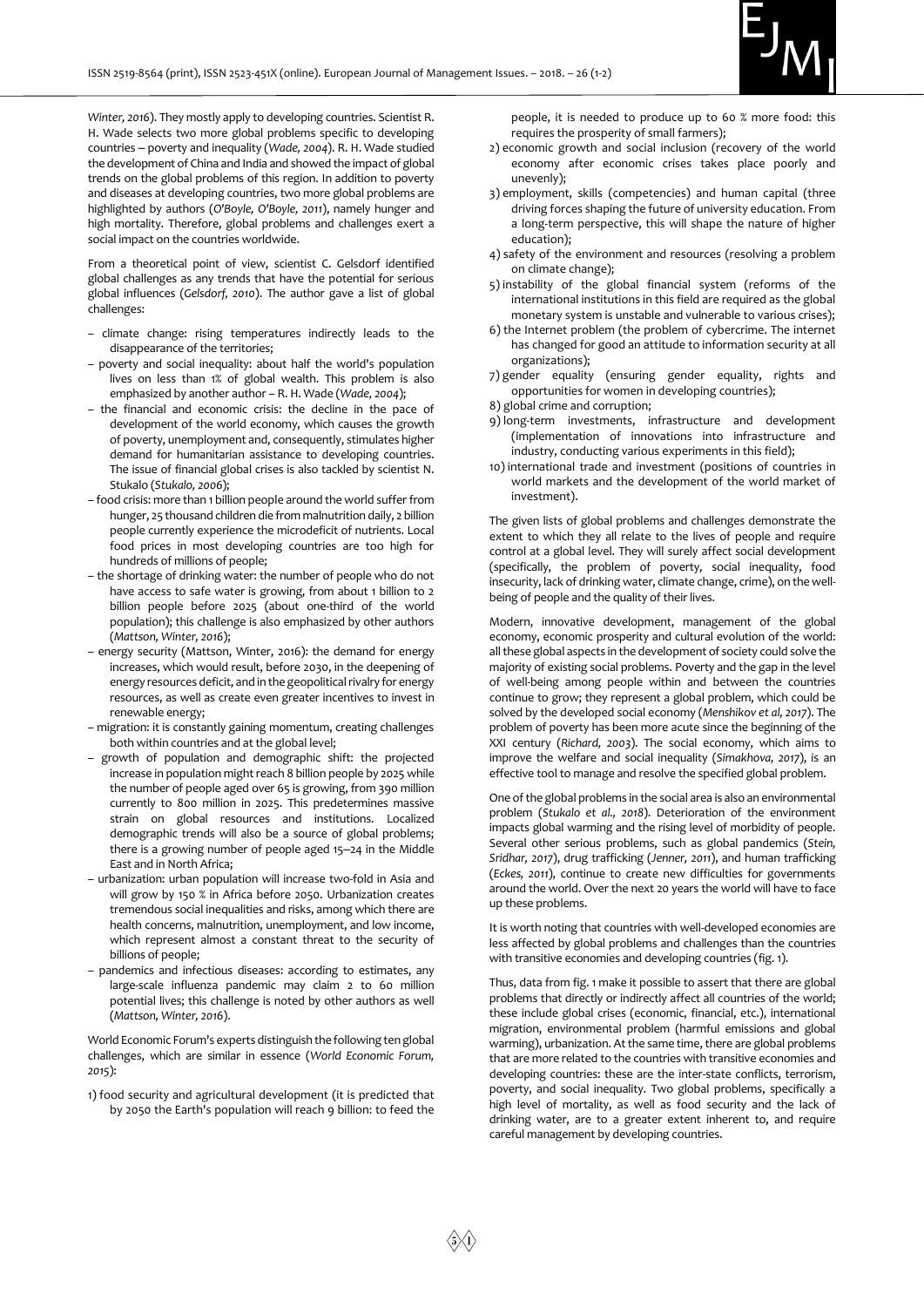



#### **Fig. 1. Grouping of global problems and challenges of humanity by the types of countries at the global level of management\*** \*Source: developed by author**.**

The potential of social economy for managing and solving global problems and challenges lies primarily in the international social cooperation in the development of common international social standards, providing technical and professional assistance to developing countries, installing the equipment for drinking water purification, development of agricultural sector to solve the problem of hunger, increasing their innovation development, aiding in the medical field, etc. The social-focused international efforts will help control and minimize the negative manifestation of global problems and challenges for developing countries.

Thus, the need for the global socialization of economy (*Shimmelfennig, 2000*) is predetermined by the list of global problems and challenges, which cannot be solved by one country and thus require efforts of the entire international community. Given such an understanding, the process of socialization expands beyond one state and applies to the entire global economy. At the global level of management, not only the state affects the processes of economy socialization, but other global actors as well, such as TNC, international organizations, corporations, international companies, etc.

In my opinion, it is the development of the social economy as a tool to improve living standards that could solve global problems and to ensure the well-being of people in a global sense. In this sense, studying the global socialization of economy and the patterns of social economy is conducted in the context of solving global problems.

It should be noted that in terms of managing and resolving global problems and challenges of present time, the socialization of economy may also have their negative consequences. Thus, the implementation of measures to socialize economy under conditions of globalization has its advantages and disadvantages (*Irtysheva, 2013*): these are given in a general form in tab. 1.

According to information given in tab. 1, the negative consequences of economy socialization imply that people in an attempt to improve the standard of living and to have better conditions of existence create migration flows from developing countries and countries with transitive economies toward the economically developed countries of the world. In turn, this creates certain social tension in these countries.

Control over positive effects of economy socialization in a global setting would make it possible to solve a number of global problems of our time. Thus, the problem of urbanization, migration, and crime can be initially tackled by using the potential of innovative development of social sphere and new social institutions (fig. 2).

Development of health care would contribute to overcoming the high level of mortality. Increasing the level of people's education and the implementation of individual entrepreneurial abilities of citizens could help reduce poverty, social inequality among people, and reduce tensions related to immigration. In this sense, the socialization of economy really acts as a basis for solving global problems.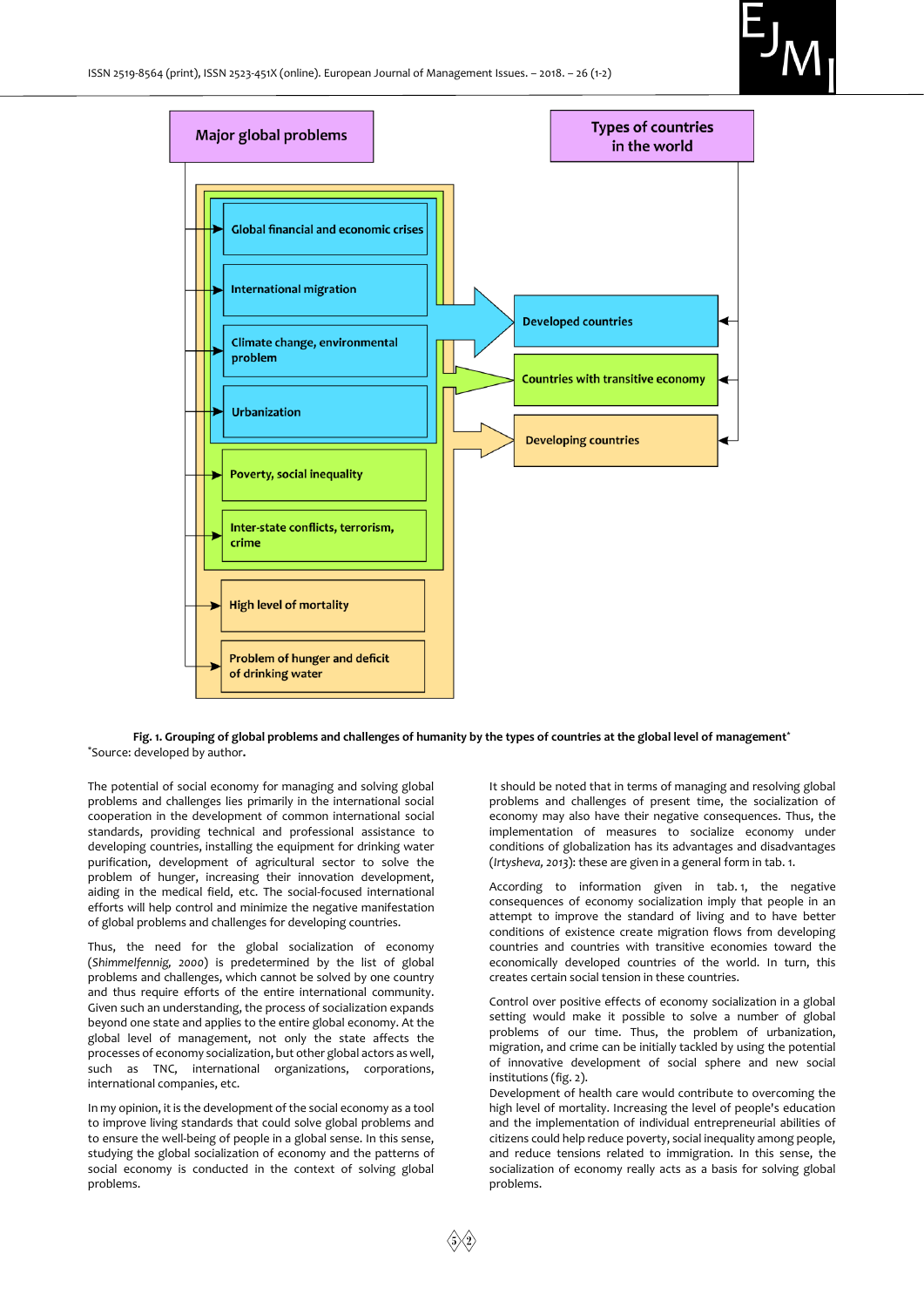

**Table 1**

**Positive and negative consequences of economy socialization in the context of solving global problems\***

| Positive consequences                                                 | Negative consequences                                             |
|-----------------------------------------------------------------------|-------------------------------------------------------------------|
| 1. Enhancing the living standards of people in the countries with the | 1. Migration processes that are related to the influx of migrants |
| economy socialization (mostly, economically developed countries)      | and refugees to socially-oriented countries (France, Germany)     |
| 2. Innovative development of social sphere and social sectors         | 2. Strikes and dissatisfaction of people when introducing         |
| 3. Development of health care – reduction of morbidity, curing deadly | changes to social guarantees at the legislative level (France,    |
| diseases (Germany, Switzerland, Israel) and the advocacy and          | Greece)                                                           |
| implementation of healthy lifestyle for people, which reduces various | 3. Aging populations in industrialized countries with a strong    |
| diseases (United States, Canada, Japan, Finland)                      | social base (European countries)                                  |
| 4. Development of the system of education – raising the awareness of  | 4. Human needs of different social classes are not always taken   |
| the people and the development of human capital                       | into account                                                      |
| 5. The implementation of individual potential of citizens and         | 5. The socialization policy of economically developed countries   |
| entrepreneurial abilities                                             | of the world does not fully take into consideration social needs  |
| 6. Substantiation and basis in solving the global problems of mankind | of the people from developing countries                           |
|                                                                       |                                                                   |

\*Source: developed by author.



**Fig. 2. Solving global problems employing the potential of socialization\***

\*Source: developed by author.

## **Conclusions**

hus, the global problems and challenges pose the biggest threat to developing countries, as well as countries with transitive economy, because of their low or unstable level of socio-economic development and risk management in all areas of public life. Integration aspirations of these countries contribute to the strengthening of importance of social transformations, as well as the wish to avoid dependence on the developed countries. One of such tools to overcome global problems and challenges for countries with transitive economy and developing countries, is the socialization of economy. From a global perspective, an approach to economy socialization would make it possible to gradually align the imbalances in social development in various countries, as well as to strengthen their potential to manage and confront the global problems and challenges of our time.

The main directions for employing the potential of social economy in order to solve global problems and challenges of our time are: international social cooperation and assistance to developing countries; more attention to the ecological and innovative component in socio-economic development; engagement of other global actors (TNC, international enterprises, etc.) in managing and solving global problems.

The prospects of further scientific research imply studying the financial capabilities of socialization for solving global problems and challenges in the modern development of countries of the world.

#### **References**

- Bodrov, V. (2014). Global financial crisis and problems of governmental regulation of internal market development in Ukraine. *Actual problems of international relations*, 1(92), 149- 155.
- Clapp, J. (2014). World Hunger and the Global Economy: Strong Linkages, Weak Action. *Journal of International Affairs*, 67(2), 1- 17.
- Durr, H.P. (1991). Creating co-operative solutions to international problems *[International Journal of Global Energy Issue](http://www.inderscience.com/www/info/new/inarticletoc.php?jcode=ijgei&year=1991&vol=3&issue=4)*s, *3(4), 185- [189.](http://www.inderscience.com/www/info/new/inarticletoc.php?jcode=ijgei&year=1991&vol=3&issue=4)*
- Eckes, A.E. (2011). The seamy side of the global economy, *Global Economy Journal*, 11 (3), 1-26[. doi:10.2202/1524-5861.1797.](https://doi.org/10.2202/1524-5861.1797)
- Gelsdorf, K. (2010). *Global Challenges and their Impact on International Humanitarian Action,* OCHA, PDSB.
- Irtysheva, I. Stroyko, T., Krupitsa, I. (2013). Formation of institutional changes management system under the conditions of socialization of national economy, *Visnik Harkivskogo nacionalnogo agrarnogo universitetu im. V. V. Dokuchayeva. Ser. : Ekonomichni nauki*, 6, 3–9.
- Jenner, M. S. (2011). International drug trafficking: A global problem with a domestic solution. *Indiana Journal of Global Legal Studies*, 18 (2), 901-927.